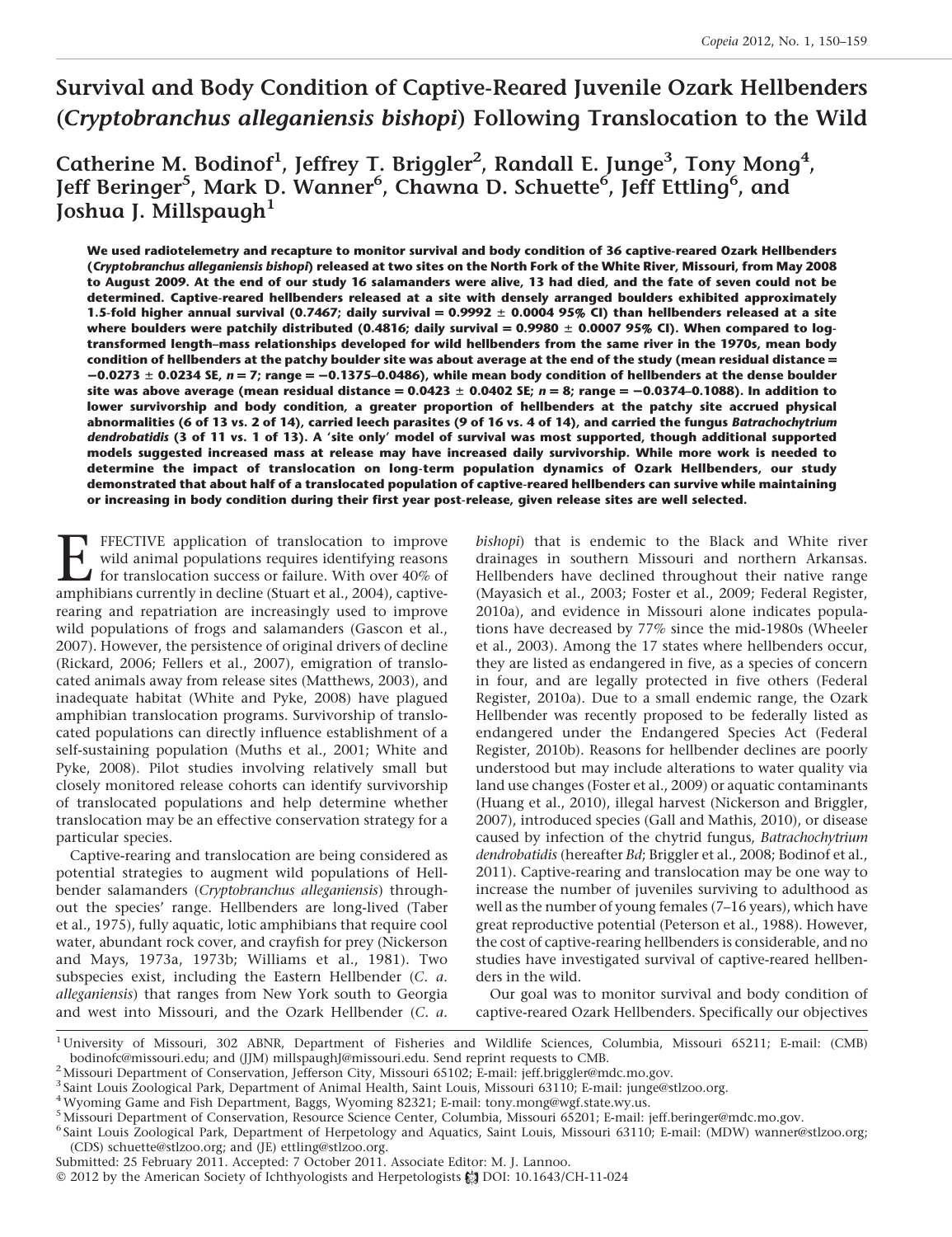were to estimate daily survival rates of captive-reared Ozark Hellbenders released at two study sites on the North Fork of the White River Missouri and identify factors correlated with survival, compare body condition of captive-reared hellbenders before and after release, and document factors associated with health of captive-reared hellbenders following release, including leech parasitism, accrual of physical injuries, and contraction of Bd.

#### MATERIALS AND METHODS

Study site description.—The North Fork of the White River (hereafter NFWR) is a seventh order, primarily spring-fed, stream flowing south into Arkansas from south-central Missouri. The NFWR watershed is dominated by forested woodland and crop and grassland. The river is a popular canoeing and fishing destination, especially from late May through August. Substrate throughout the river is characterized by long stretches of pebble and gravel beds interspersed with bedrock, and beds of dolomite and limestone slabs that historically provided (Nickerson and Mays, 1973a, 1973b; Peterson et al., 1983), and still appear to provide, suitable habitat for Ozark Hellbenders. Crayfish are the predominant prey of hellbenders (Peterson et al., 1989) and three species, including Orconectes neglectus, O. longidigitus, and O. punctimanus are common throughout the NFWR. Nickerson and Mays (1973b) reported densities of approximately one hellbender/8–10  $m<sup>2</sup>$  of streambed in a riffle with numerous suitably sized rocks. However, populations throughout the river declined by approximately 70% between the early 1980s and late 1990s (Wheeler et al., 2003). Predators of hellbenders may include the Common Raccoon (Procyon lotor), North American River Otter (Lontra canadensis), and American Mink (Mustela vision), all of which are common along the NFWR. The disease causing fungus Bd has occurred in NFWR hellbender populations since at least 1969 (Briggler et al., 2008; Bodinof et al., 2011). However, while Bd infection causes high rates of mortality in some amphibians (Berger et al., 1998), its lethality for hellbenders remains poorly understood.

We selected two release sites (hereafter upper and lower), each approximately 1 km long, that contained at least one relatively large and continuous patch of boulder substrate that we defined as 'core habitat.' Study sites were separated by approximately 17 km of river. We choose not to reveal the discrete location of sites due to the status of Ozark Hellbenders and threats of illegal collecting. Fewer than ten wild hellbenders were detected in core habitat of either site during prior surveys. Therefore, the density of wild conspecifics was assumed to be extremely low compared to historical accounts from the same river (Nickerson and Mays, 1973b).

Wetted width throughout the upper site ranged from 15– 50 m, and mean monthly water temperature, estimated from random samples collected three to five times per week, ranged from  $5.03^{\circ}$ C in January 2009 to 23.55 $^{\circ}$ C in August 2009. Upper site core habitat (extent  $= 3,300$  m<sup>2</sup>) consisted of patchily arranged cobble and boulder clusters that overlapped bedrock slabs with deep crevices, along a 350 m reach. Crayfish density in core habitat, estimated from random sampling of runs and riffles  $($  1 m deep), using a 1 m kick-seine technique (Mather and Stein, 1993) in August 2008 was  $12.16 \pm 2.4$  SE crayfish/m<sup>2</sup>.

In general, the lower site was wider, deeper, and reached less extreme temperatures than the upper site. Wetted width

ranged from 48–88 m, and mean monthly water temperatures estimated from random sampling within the lower site ranged from  $8.61^{\circ}$ C in January 2009 to 20.96 $^{\circ}$ C in August 2008. Lower site core habitat (extent =  $7,700$  m<sup>2</sup>) lacked bedrock with crevices, but included densely arranged cobble and boulder over a relatively continuous extent throughout a 320 m reach. The lower site occurred within a portion of the NFWR designated as a Blue Ribbon Trout Zone (daily limit is 1 trout  $> 18$  inches) that is periodically stocked with non-native Rainbow (Oncorhynchus mykiss) and Brown trout (Salmo trutta). Random sampling (described above) indicated that lower site crayfish density in August 2008 was 12.61  $\pm$ 1.52 SE crayfish/m2 .

Study animals.-We monitored 36 juvenile captive-reared Ozark Hellbenders that were released in an effort to augment remnant wild populations. Hellbenders were hatched from eggs collected by Unger (2003) from the NFWR in 2002 and were reared in captivity from 2003 to 2008 at the Saint Louis Zoo's Ron Goellner Center for Hellbender Conservation. In captivity, hellbenders were maintained in groups of six to ten individuals per 75-Liter aquarium from 2003 through 2006, and in groups of two to four individuals per 150-Liter aquarium from 2006 through 2008. We lined aquaria with pebble, cobble, and boulder substrate and continuously circulated chilled, oxygenated water to mimic wild conditions. Initially we tong fed hellbenders a diet of crayfish, krill, lake smelt (Osmerus sp.), and night crawlers. We successfully weaned hellbenders from tong feeding approximately six months prior to release, after which they demonstrated successful foraging in captivity. Hellbenders received regular health exams by zoo veterinarians prior to release. Polymerase chain reaction (PCR) assay confirmed absence of Bd from the entire release cohort from swabs collected at weekly intervals during the three weeks immediately prior to release.

Prior to release, each hellbender was implanted with an AVID passive integrated transponder used for individual identification, and a Sirtrack Limited model RVI 118 ( $n = 9$ ) or RVI 218 ( $n = 18$ ) radio transmitters, permitting the model weighed  $\leq 5\%$  of hellbender mass. Model RVI 118 measured approximately 30 mm  $\times$  13 mm  $\times$  8 mm, weighed 5–6 g, and had an estimated battery life of 7.5 months. Model RVI 218 measured approximately 35 mm  $\times$  15 mm  $\times$  15 mm, weighed 9–10 g, and had an estimated battery life of 15 months. We implanted hellbenders in three cohorts between May and September 2008 to allow smaller animals to reach sufficient weights for transmitter attachment (140 g for RVI 118 and 180 g for RVI 218). Mean mass of hellbenders at surgery was 202  $\pm$  9 g SE (n = 36; range = 142–334 g), mean total length was  $319 \pm 4$  mm SE (n = 36; range =  $285-368$  mm), and gender of hellbenders was unknown. At surgery, we anesthetized each hellbender in a 250 mg/L solution of tricaine methanesulfonate (MS222) buffered with sodium bicarbonate (baking soda). Coelomic implantation of transmitters followed methods described in Bodinof (2010). We closed the body wall and muscle layers with three sutures and closed the skin with three (3/0 polydioxane or nylon) sutures. After surgery, we injected each hellbender with 10 mg/kg of enrofloxacin (antibiotic) and monitored them until voluntary swimming occurred (within 30 minutes). We released hellbenders 14 to 28 days following transmitter implant unless we observed dehiscing of the sutures, in which case we repaired sutures and held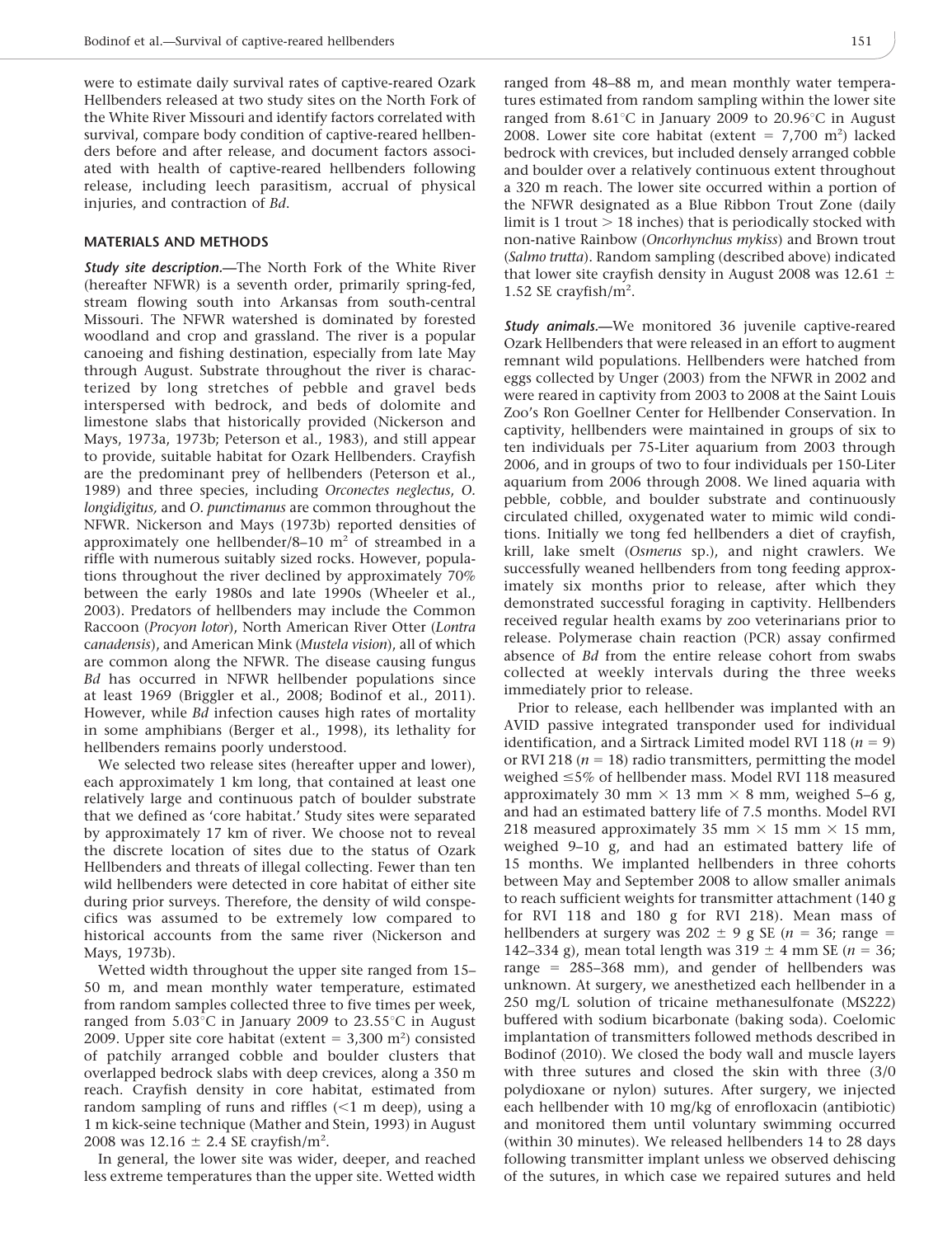animals for an additional 14 to 28 days prior to release. Following the staggered fashion of surgeries, we released 18 randomly selected hellbenders at each site over four discrete release events, occurring on 19 May ( $n = 10$ ), 29 May ( $n =$ 7), 11 August ( $n = 9$ ), and 3 October ( $n = 10$ ). On the day of release we transported hellbenders to the field by vehicle and released them by hand at pre-selected rocks spaced  $\geq$ 5 m from the nearest known hellbender. In addition to initial implant surgeries, seven hellbenders were removed from the wild and experienced a second surgery to replace a transmitter that failed prematurely or was scheduled to expire  $\geq$  four months prior to the end of our study (Bodinof, 2010). Recaptures for transmitter replacement occurred 82, 220, and 155 days post release, respectively, for three upper site hellbenders; and at 154, 155, 162, and 299 days post release, respectively, for four lower site hellbenders. Hellbenders that received a second surgery were recaptured by hand, quarantined, and transported to the Saint Louis Zoo. We removed expired transmitters before implanting a new unit following methods identical to initial implantation surgeries. We re-released hellbenders on 12 May 2009, resulting in an approximate eight-week absence from our study, with the exception of one hellbender recaptured in August 2008 (82 days post release) that was absent for nine months to ensure healing and avoid a winter re-release.

Monitoring survival.—We monitored translocated hellbenders by wading or canoeing (if water depth  $\geq 1.5$  m) and using homing procedures (White and Garrott, 1990) with a three element Yagi antenna and a handheld (Advanced Telemetry Systems, Isanti, MN) receiver. To monitor survival, we located hellbenders approximately every  $32\pm4$  hours from release through 14 November 2008 and from 26 March through 21 August 2009. During winter (15 November 2008–25 March 2009), we located hellbenders approximately once each week. Throughout the study, we attempted to visually confirm status (alive or dead) of each hellbender at least once per week by snorkeling or with an Aqua-Vu SV 100 (Outdoor Insights, Inc., Crosslake, MN) camera.

Monitoring body condition.—To monitor body condition, we recaptured 19 hellbenders (upper site:  $n = 7$ ; lower site:  $n =$ 12) in fall 2008 (29 September–6 December), 13 hellbenders (upper site:  $n = 5$ ; lower site:  $n = 8$ ) in spring 2009 (6 March– 1 June), and 15 hellbenders (upper site:  $n = 7$ ; lower site:  $n = 1$ 8) at the end of our study (14 July–29 August). We recaptured hellbenders by hand, lifting cover rocks only when necessary, and making an effort to minimize habitat disturbance. To prevent disease transmission, we sterilized equipment and replaced gloves before handling each hellbender. Upon recapture, we identified gender of hellbenders based on the presence of testes or egg follicles via a portable ultra-sound, or when hellbenders exhibited a swollen cloaca (male) or appeared gravid (female). We measured total length and snout-to-vent length to the nearest mm, and weighed each animal to the nearest gram using an Ohaus (Ohaus Corporation, Pine Brook, NJ) digital balance.

Monitoring health.-To monitor factors associated with health of translocated hellbenders, we swabbed hellbenders at each recapture to detect presence of Bd via PCR assay following methods of Briggler et al. (2008), counted the number of external parasites (leeches), and documented physical abnormalities on recaptured and opportunistically re-sighted individuals. We recorded the number and location of leeches, along with tail abnormalities (notches or tears), abnormalities of the digits (missing, supernumerary, fused, or reduced), abrasions or scars (including scrapes, bite marks, or scratches), and open sores (necrotic sores or open flesh wounds) on diagrams representing the dorsal and ventral surface of each animal.

Survival analysis.—We completed one preliminary analysis to determine if there were differences in survival rates by gender (males and females), dispersal type (abrupt-long-distance, non-disperser, and slow-and-steady disperser; Bodinof, 2010), or site (upper or lower). Given the low number of hellbenders in this analysis, we wanted to increase the viability of a single analysis by including the least number of group variables. We compared a gender model, a dispersal type model, and a site model to a constant model using the known-fate model with a logit link function within Program MARK (White and Burnham, 1999) and Akaike's Information Criterion for small sample sizes ( $AIC_c$ ; Burnham and Anderson, 2002). We leftcensored (fate was unknown and not included in the estimation) individuals until the day they were released, and we right-censored data (fate is defined as alive on the last observation and included in estimation only to that point) if the transmitter failed, a hellbender was removed temporarily for transmitter replacement, or if an individual was not relocated on the last day of the study. Mortalities were coded on the day of discovery unless more than one day had passed since the last observation, in which case the hellbender was coded as a mortality on the day immediately following the last day the animal was found alive (e.g., hellbender alive on 1 December but found dead on 3 December, was coded as a mortality on 2 December). Results of this preliminary analysis demonstrated support for the site model only. The constant only model was supported over gender or dispersal type models, indicating we could not differentiate survival rates by gender or dispersal type. Consequently, we pooled data across gender and dispersal type and used site as a grouping variable in the next stage of analysis.

After pooling data by gender and dispersal type, we developed eight models to assess the relative importance of factors in explaining hellbender survival rates. We used site and time covariates that considered month (m), sampling season (19 May–14 November, 15 November–25 March, 26 March–21 August), and days post initial release (time). Our saturated model included an interaction term between t and site (time  $\times$  site). We fit reduced models for site, the biologically relevant time scale (month and season) and interaction terms between site, month, and season (site  $\times$ month; season  $\times$  site). Also, we modeled survival based on the interaction between initial mass (mass) and the number of days held after surgery before initial release (dtr) and site (mass  $\times$  site and dtr  $\times$  site). We used the known-fate model with a logit link function within Program MARK (White and Burnham, 1999) to estimate survival rates of hellbenders. We used Akaike's Information Criterion for small sample sizes ( $AIC<sub>c</sub>$ ; Burnham and Anderson, 2002) to assess the relative support among candidate models. We report the logittransformed 95% confidence intervals for survival estimates.

Body condition analysis.—To evaluate body condition, we plotted log-transformed length–mass associations for hellbenders in our study against regression lines representing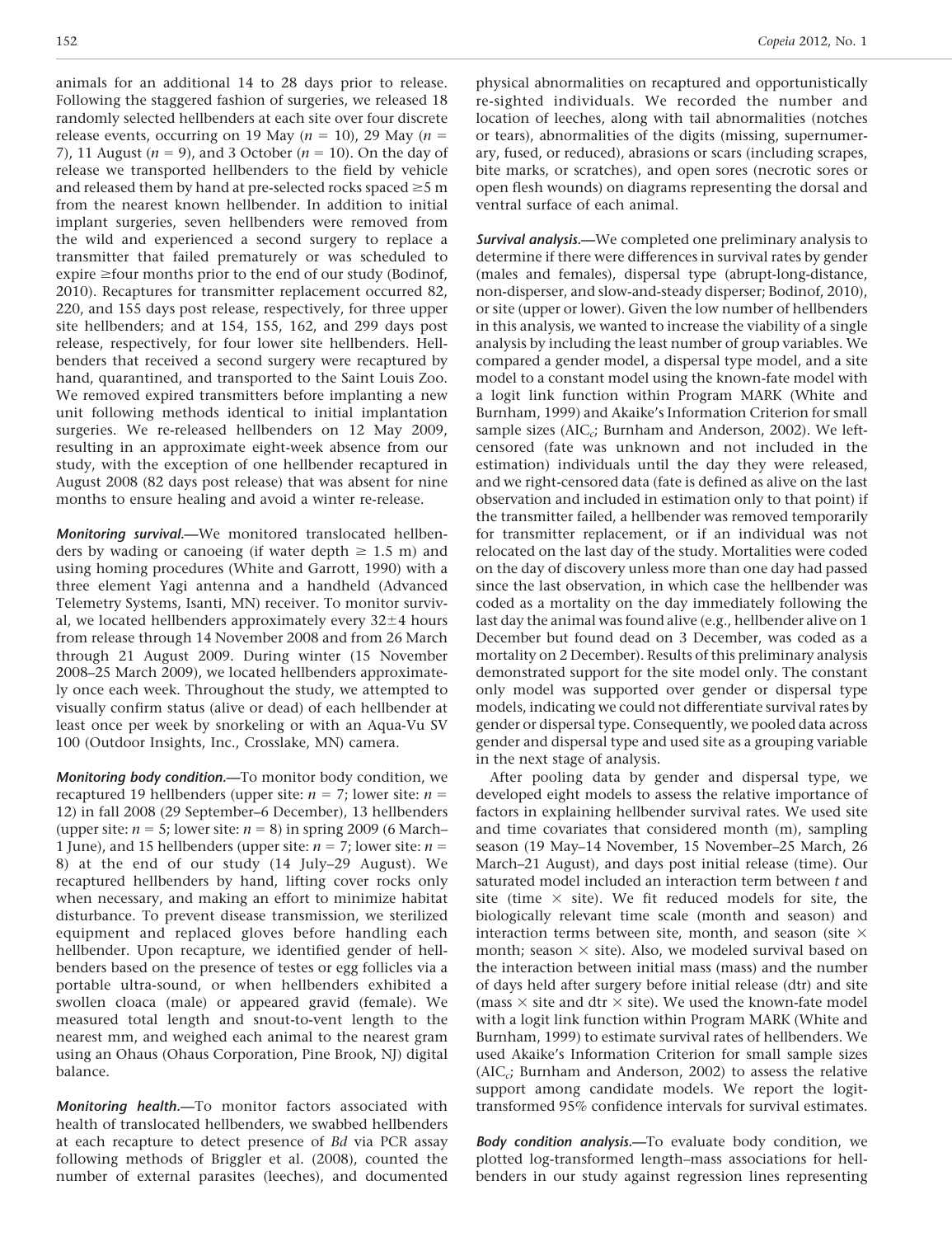|  | <b>Table 1.</b> Model Selection Results for Survival Analysis of Captive-Reared Ozark Hellbenders ( <i>Cryptobranchus alleganiensis bishopi</i> ) Released at Two |  |  |  |  |  |
|--|-------------------------------------------------------------------------------------------------------------------------------------------------------------------|--|--|--|--|--|
|  | Sites on the North Fork of the White River, Missouri, USA, 2008–2009.                                                                                             |  |  |  |  |  |

| Model                                          | $k^a$          | $AIC_c^b$ | $\triangle$ AIC <sub>c</sub> | $W_i^c$ | Deviance <sup>d</sup> |
|------------------------------------------------|----------------|-----------|------------------------------|---------|-----------------------|
| S(site)                                        |                | 198.651   | 0.000                        | 0.605   | 194.650               |
| S(site $\times$ dtr <sup>e</sup> )             | 4              | 201.207   | 2.556                        | 0.168   | 193.203               |
| $S(\text{site} \times \text{mass}^{\text{f}})$ | 4              | 201.621   | 2.970                        | 0.137   | 193.617               |
| S(season)                                      | 4              | 202.689   | 4.035                        | 0.080   | 194.681               |
| S(site $\times$ season)                        | 8              | 207.287   | 8.636                        | 0.008   | 191.272               |
| S(month)                                       | $\overline{2}$ | 210.313   | 11.663                       | 0.002   | 186.281               |
| S(site $\times$ month)                         | 24             | 221.598   | 22.947                       | 0.000   | 173.471               |
| S(site $\times$ time <sup>g</sup> )            | 920            | 2122.401  | 1923.750                     | 0.000   | 83.803                |
|                                                |                |           |                              |         |                       |

a Number of parameters

 $b$  AIC<sub>c</sub> = Akaike Information Criterion for small samples <sup>c</sup> Akaike weight

<sup>d</sup> Difference in  $-2\log(Likelihood)$  of the current model and  $-2\log(Likelihood)$  of the saturated model e Days from surgery to release

<sup>f</sup> Mass at time of release

<sup>g</sup> Time (days) since release

log-transformed length–mass relationships for hellbenders in the NFWR that were developed in the late 1970s, when populations appeared healthy (Peterson et al., 1983). We measured the difference between observed and predicted log-transformed body mass (residual distance) of hellbenders in our study based on total length for all 36 hellbenders prior to release and for all individuals recaptured at the end of the study. We calculated residual distance for individual hellbenders using gender specific (when gender was confirmed during the study) or pooled-gender regression equations (Peterson et al., 1983); and report mean residual distance as a population level measure of body condition after pooling across known and unknown genders.

## RESULTS

At the end of our study, 16 hellbenders (6 F, 5 M, 5 U) were alive, 13 (5 F, 4 M, 4 U) had died, and status of seven hellbenders (2 F, 1 M, 4 U) was undetermined. Five mortalities occurred within 30 days post release, including three hellbenders whose sutures had dehisced post-release and two cases where only the transmitter was recovered within 1 m of the stream bank or on land. Of the other eight mortalities, two occurred in captivity following transmitter replacement surgery; one case was symptomatic of chytridiomycosis which was later confirmed from histological examination of epidermis from a digit; one case occurred where a hellbender was buried alive by bed load during a high water event; and six mortalities were due to unknown causes with only the transmitter recovered, though in one of these cases the radio signal was tracked to a Common Snapping Turtle (Chelydra serpentina).

Hellbender use of bedrock crevices and immovable rocks resulted in unequal catchability. Of the 36 individuals released, 25 were captured alive at least once, eight were never recaptured, and three were only recaptured post-mortem.

Survival.-The site model was most supported (Table 1); however, there was some model uncertainty and we considered models  $<$ 3 AIC units of the top model as supported. Daily survival was higher at the lower site  $(0.9992 \pm 0.0004 \text{ CI})$  compared to the upper site  $(0.9980$  $\pm$  0.0007 CI, Fig. 1). There was no support for season or

month; therefore, we assumed this constant daily survival rate over time (Fig. 1). The annual survival rate of hellbenders at the lower site (0.7467) was about 1.5-fold higher than at the upper site (0.4816; Fig. 1). The second most supported model contained an interaction between site and the number of days from time of surgery to release (dtr  $\times$  site), and indicated that survival decreased as individuals were held longer following surgery (Fig. 2). However, survival estimates according to the 'dtr  $\times$  site' model were highly variable, as noted by the confidence intervals (Fig. 2). The only other model within three AIC units of the top model indicated that as weight increased, daily probability of survival increased (Fig. 3).

Body condition.—Residuals based on both pre-release and end of study data fell within the 95% confidence limits of length– mass relationships developed by Peterson et al. (1983), indicating that throughout the study, body condition of captive-reared hellbenders was consistent with body condition of hellbenders historically encountered in the same river when populations appeared healthy. Residuals generated from pre-release data typically fell just below regression lines for both upper (mean residual distance  $= -0.0210 \pm 0.0143$ SE;  $n = 18$ ; range = -0.1209–0.0997) and lower populations (mean residual distance =  $-0.0716 \pm 0.0094$  SE;  $n = 18$ ; range  $= -0.1429 - 0.0038$ ; Fig. 4). While hellbenders from the upper site tended to maintain average body condition throughout the study (end of study mean residual distance  $= -0.0273 \pm 0.0234$  SE;  $n = 7$ ; range  $= -0.1375 - 0.0486$ ), most hellbenders at the lower site had achieved aboveaverage body condition by the end of the study (end of study mean residual distance =  $0.0423 \pm 0.0402$  SE;  $n = 8$ ; range =  $-0.0374-0.1088$ ; Fig. 4). At the end of the study, body mass of individuals from the upper site was more variable but averaged about 5% less than predicted based on total length (mean =  $94.07 \pm 4.90\%$  SE;  $n = 7$ ; range =  $72.87-111.84\%$ ), while body mass of lower site individuals averaged about  $10\%$ higher than predicted, regardless of gender (mean =  $110.65 \pm$ 3.59% SE;  $n = 8$ ; range = 92.63–128.47%).

Health.—Three of 11 upper site hellbenders and one of 13 lower site hellbenders that were recaptured at least once and swabbed to detect presence of Bd via PCR assay tested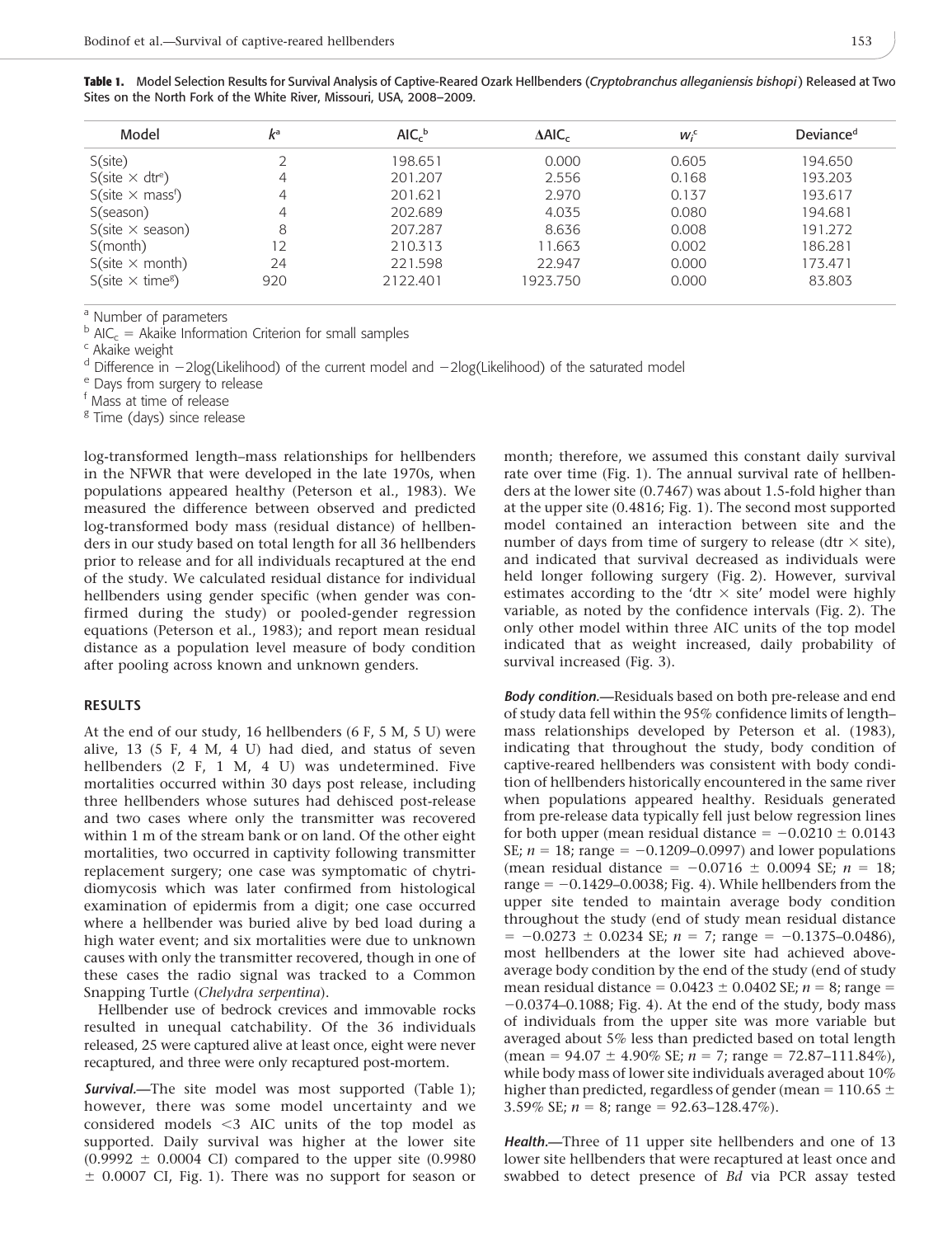

Fig. 1. Survival rate over one year for captive-reared Ozark Hellbenders (Cryptobranchus alleganiensis bishopi) translocated to the upper (A) and lower (B) sites on the North Fork of the White River, Missouri, USA, 2008–2009. The solid line represents the survival estimate and the dashed lines represent the 95% confidence intervals.

positive for the fungus. A male hellbender contracted the fungus and died within 70 days post release. Three hellbenders tested positive but survived to the end of the study. An upper site female was blue-gray in color, shedding heavily, and tested positive at 73 days post release; however, swabs collected at 337 and 372 days post release were negative for Bd. A lower site female was negative at 157 days post release but positive at 454 days post release, and one upper site hellbender (unknown gender) was first recaptured and tested positive on day 446 post release.

Thirteen of 30 translocated hellbenders that were recaptured, opportunistically re-sighted, or recovered after death were observed carrying the leech Placobdella cryptobranchii, which is thought to be an endemic external parasite of Ozark Hellbenders (Moser et al., 2008; Huang et al., 2010). Twice as many animals carried the leech at the upper site (9 of 16) as at the lower site (4 of 14). The mean parasite load was  $5.3 \pm 1.8$  SE leeches per individual (range = 1–20).

Three times as many hellbenders accrued physical abnormalities at the upper (patchy-boulder) site (6 of 13) as at the lower (dense boulder) site (2 of 14). Following translocation, almost half of the hellbenders at the upper site accrued scars or abrasions ( $n = 6$ ) or open sores or flesh wounds ( $n = 3$ ). In comparison, hellbenders at the lower site accrued only tail notches ( $n = 1$ ) or open sores ( $n = 1$ ). Three of the six

hellbenders that accrued scars or abrasions at the upper site simultaneously tested positive for Bd. None of the salamanders observed with open sores, which typically occurred on the ventral surface of the feet, simultaneously tested positive for Bd.

## **DISCUSSION**

Our study demonstrated that approximately half of a translocated population of captive-reared hellbenders could survive and maintain or improve in body condition during their first year post-release. In contrast, despite releasing more than 1000 individuals, translocated populations of Boreal Toads (Bufo boreas; Muths et al., 2001), Blanchard's Cricket Frogs (Acris crepitans blanchardi; Rickard, 2006), and Mountain Yellow-Legged Frogs (Rana muscosa; Fellers et al., 2007) were non-evident or had declined precipitously at most release sites within one year following release. In addition to the potential persistence of factors driving original declines (Dodd and Seigel, 1991), translocated animals face the added stress of translocation (Tiexiera et al., 2007), lack of prior knowledge of release sites (Stamps and Swaisgood, 2007), and captive-reared animals in particular may be limited by a naivety to stressors in a wild environment (i.e., predators, food availability). While some studies report



Fig. 2. Daily survival (survival from one day to the next) of captive-reared Ozark Hellbenders (Cryptobranchus alleganiensis bishopi) translocated to the upper (A) and lower (B) sites on the North Fork of the White River, Missouri, USA, 2008–2009, based on days from the time of surgery to release. The solid line represents the predicted survival estimate and the dashed lines represent the 95% confidence intervals.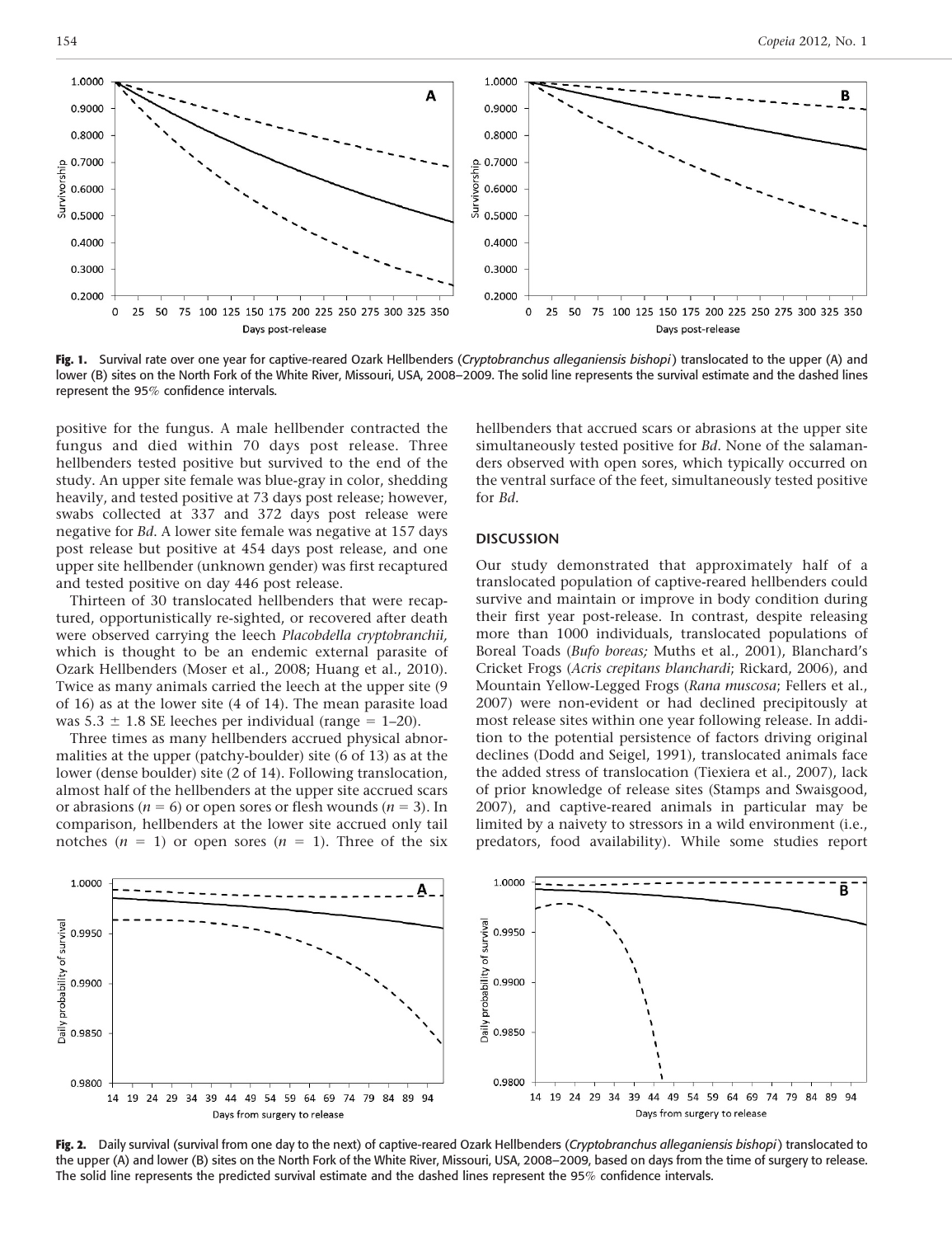

Fig. 3. Daily survival (survival from one day to the next) of captive-reared Ozark Hellbenders (Cryptobranchus alleganiensis bishopi) translocated to the upper (A) and lower (B) sites on the North Fork of the White River, Missouri, USA, 2008–2009, based on mass (g) at time of release. The solid line represents the predicted survival estimate and the dashed lines represent the 95% confidence intervals.

reduced survival of translocated amphibians immediately following release (Cooke and Oldham, 1995; Tocher and Pledger, 2005), we detected no influence of time since release on hellbender survival. Therefore, acute impacts to survival resulting from captive-rearing or the stress of translocation may have been minimal or absent for hellbenders in our study. More work is needed to determine the impact translocation has on long-term population



 $Log<sub>10</sub>$ (total length[mm])

Fig. 4. Comparison between length–mass associations for captive-reared Ozark Hellbenders (Cryptobranchus alleganiensis bishopi) translocated to the upper (white circles) and lower (dark circles) sites on the North Fork of the White River, Missouri, USA, 2008–2009, and historic length–mass associations (regression lines) developed separately for male (M), female (F), and pooled gender (U) wild Ozark Hellbenders from the same river in the late 1970s. Regression lines represent log-transformed length–mass relationships developed by Peterson et al. (1983). Residuals around the line in 'pre-release' plots represent all 36 captive-reared hellbenders released, and in the 'end of study' plots represent the seven upper and eight lower site hellbenders recaptured at the end of the study.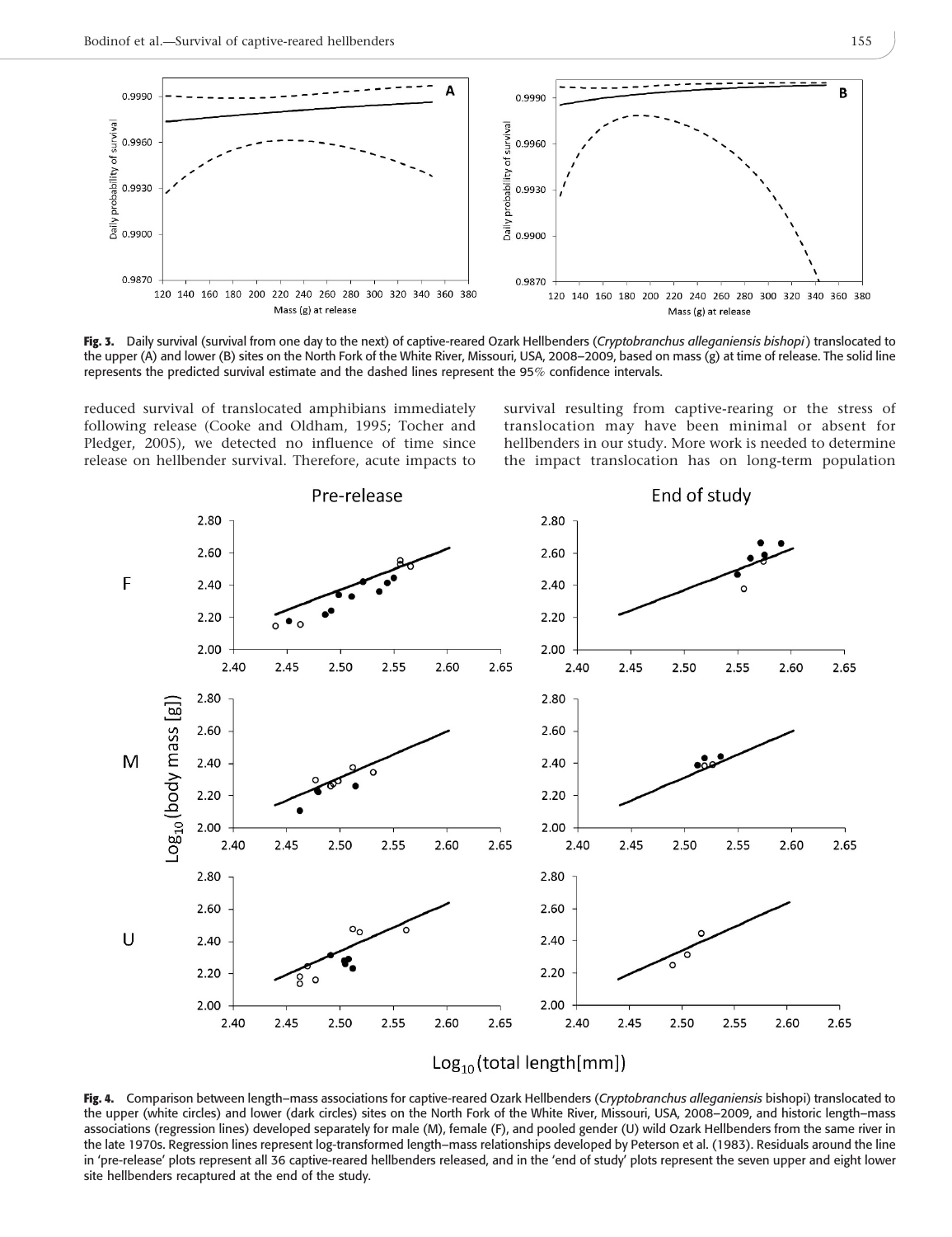dynamics of Ozark Hellbenders, but translocation led to a short-term increase in the number of sexually mature individuals in a population.

The survival rate of captive-reared Ozark Hellbenders released at the lower (dense boulder) site was similar to survival estimates of similar age wild conspecifics. Mark– recapture data collected from NFWR hellbender populations in 1977 and 1978, when hellbender abundance appeared robust, indicated annual survivorship of post-metamorphic male and lumped sexed-and-unsexed individuals was approximately 0.81 and fairly constant across age classes (Peterson et al., 1983). Although we found no support for an effect of time since release on captive-reared hellbender survivorship, our study occurred over short temporal scale relative to the 20+ year life span of hellbenders. Data collected by Taber et al. (1975) indicated that survivorship of Eastern Hellbenders in the Niangua River, Missouri, followed a Deevey (1947) Type III curve where probability of survival gradually increased with age. We hypothesize that survivorship of captive-reared hellbenders may also increase over time.

Though we released all captive-reared hellbenders within the same stream, release site was associated with a nearly a 1.5-fold difference in annual survivorship. Resource selection analyses generated independently for both captivereared populations and the site differences we noted in arrangement of boulders throughout core habitats suggest that habitat quality may have affected survival. Resource selection functions indicated that utility of a resource at both sites was maximized when coarse substrate (cobble or boulder) was present and adjacent to (touching) a substrate particle large enough to provide cover (i.e., with at least one axis  $\geq$  15 cm; Bodinof, 2010). While both populations exhibited similar resource selection patterns, the extent of habitat selected by hellbenders was greater at the lower site. For example, cobble or larger particles were about three times more likely to be encountered at randomly selection locations within the lower site (591 of 1761, or 33% of locations) than within the upper site (171 of 1387, or 12% of locations). Additionally, in areas where cobble or boulders occurred, mean distance to the nearest cobble or boulder at the lower site (0.35 m  $\pm$  0.11 m SE; n = 319) was approximately half that of the upper site (0.59 m  $\pm$  0.26 m SE;  $n = 100$ ; Bodinof, 2010). Therefore, availability of high quality habitat may have been a limiting factor for upper site hellbenders. Although previous surveys of both release sites indicated relatively few wild hellbenders were present, bedrock ledges and extremely large boulders embedded along the bank were more prevalent within upper site core habitat and may have limited detectability, and led to underestimates of resident density. We speculate that the density of conspecifics, density or abundance of predators, prevalence of sub-lethal stressors, or a synergy of these factors may explain the site differences we noted in survivorship of captive-reared hellbenders. Regardless of the ultimate causes for mortality in our study, our observations demonstrate that survival can differ among discrete habitat patches within the same stream. We encourage the use of pilot translocations to identify site differences that may not be evident otherwise, especially prior to releasing large numbers of individuals, which has been associated with translocation success (Germano and Bishop, 2009).

In addition to survival rates, the site differences we observed in body condition, injuries, and leech parasitism indicated that habitat within the upper site presented a harsher environment for captive-reared hellbenders. However, it is unclear whether the difference between upper and lower sites should be described as 'poor versus good' or 'good versus better.' For example, despite the slightly higher body condition exhibited in lower site hellbenders at the end of the study, comparisons between our data and length– mass relationships produced for apparently healthy historical populations indicated that upper site hellbenders exhibited average body condition, while lower site animals exhibited slightly higher than average body condition. We are unable to determine the proximate cause for reduced body condition in upper site hellbenders. Several herpetofauna translocations report body mass loss or reduced weight gain correlated with an abnormally high rate of movement post-release (Reinert and Rupert, 1999; Matthews, 2003; King et al., 2004). In contrast, we see no evidence to suggest that body condition was related to hellbender movement. For example, upper site hellbenders moved less often and covered shorter distances on a daily basis than lower site hellbenders (Bodinof, 2010). Additionally, among upper site hellbenders surviving at the end of our study, two individuals exhibiting lower than predicted body condition had dispersed  $<$ 20 m from the point of release, while a hellbender exhibiting higher than predicted body condition had dispersed over 545 m. The increased prevalence of leeches, injuries, and Bd that we observed in upper site hellbender may have attributed to reduced body condition. Sub-lethal injury has been linked to reduced growth, survival (Semlitsch and Reichling, 1989), and reproductive effort in other amphibians (Bernardo and Agosta, 2005). The frequency of leech parasitism and parasite loads we observed in upper site hellbenders were similar to frequencies (67–100%) and parasite loads  $(4.5 \pm 3.5$  SD) observed in wild NFWR hellbenders from 2002–2005 (Moser et al., 2008). Therefore, while parasitism appeared more common at the upper site, we see no evidence to suggest captive-reared Ozark Hellbenders were parasitized at higher rates than wild individuals. Because stress is likely to increase with parasitism (Esch et al., 1975), injury, or disease, and heightened stress can inhibit feeding in amphibians (Carr, 2002), the reduced survival and body condition of captive-reared hellbenders at the upper site may be explained by the differences in sub-lethal stressors.

In addition to considering the influence of site, the mass at which to release captive-reared hellbenders may be an important consideration for future translocations. The 'dtr  $\times$  site' model indicated that holding hellbenders longer post-surgery might negatively influence survival; however, this model may have been confounded by other factors. Because we required a minimum weight for transmitter implant the largest hellbenders tended to be released in the first cohort at each site, and because we observed dehiscing sutures in some animals from the first release cohort, hellbenders in later cohorts were held longer (30–98 days) than the first cohorts (13–24 days). As a result, the 'site  $\times$ dtr' model likely reflected higher survival of larger animals, similar to the 'site  $\times$  mass' model, rather than higher survivorship of animals held for fewer days post-surgery. Among translocated herpetofauna, pre-release mass was not a strong predictor of survival for Eastern Massasauga Rattlesnakes (Sistrurus catenatus catenatus; King et al., 2004) or Egyptian Tortoises (Testudo klienmanni; Attum et al., 2010); however, higher survival was noted in larger captivereared juvenile Redbelly Turtles (Pseudemys rubriventris;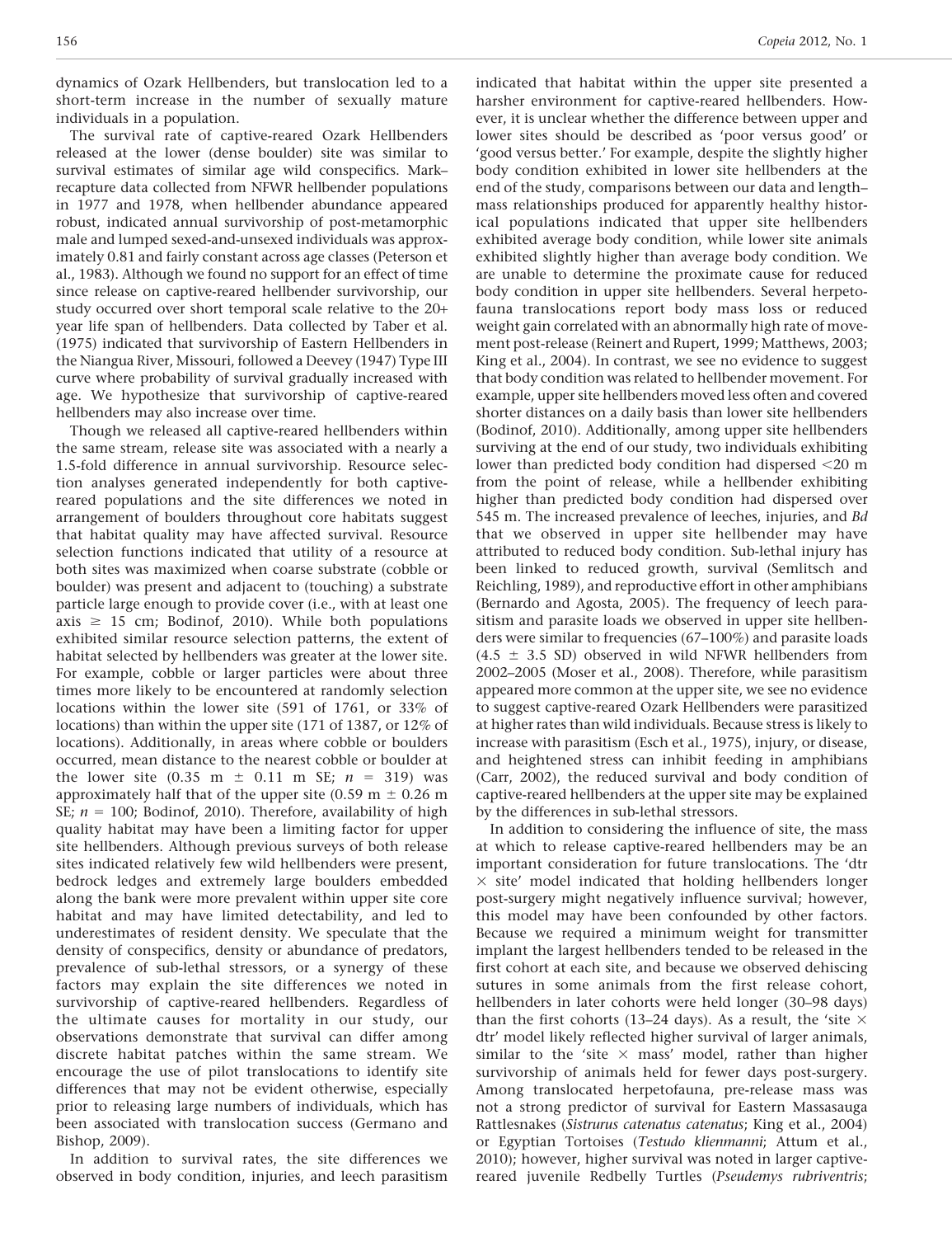

Fig. 5. The number of captive-reared Ozark Hellbenders (Cryptobranchus alleganiensis bishopi) predicted to be surviving in years postrelease, based on estimates of daily survival for hellbenders released at 125 g (short dash), 225 g (long dash), and 325 g (solid line). Daily survival estimates are based on the 'site  $\times$  mass' model of daily survival developed for captive-reared Ozark Hellbenders released at the lower site on the North Fork of the White River, Missouri, 2008–2009.

Haskell et al., 1996), Oregon Spotted Frogs (Rana pretiosa; Chelgren et al., 2008), and in sexually mature, rather than immature, Gopher Tortoises (Gopherus polyphemus; Tuberville et al., 2008). Size can be an important determinant of survival because smaller herpetofauna can be more susceptible to predation (Sauer and Slade, 1987) and disease such as chytridiomycosis (Garner et al., 2009). Our 'site  $\times$  mass' model predicted that daily survival rates for hellbenders released at 325 g may be as much as 0.0012 greater than for animals released at 125 g. Such a slight difference in daily survival rates (e.g., 0.9986 vs. 0.9998) can make a considerable difference in annual survival (e.g., 0.5996 vs. 0.9296, respectively) and longer term persistence of a population (Fig. 5). While rearing hellbenders to a greater mass prior to release may improve survival, it would be more expensive primarily due to enclosure space required of larger individuals. Therefore, captive-rearing programs may need to carefully weigh the pros and cons of releasing various sized hellbenders.

Though our survival analysis assumed that implant of transmitters, radio-tracking, and recaptures of hellbenders did not influence survival, it is likely that these assumptions were not entirely met. For example, dehiscing sutures caused mortality in at least three animals, two other individuals died after transmitter replacement surgery, and one additional hellbender died within seven days of recapture and having blood drawn. Dehiscing sutures were observed in a review of transmitter attachment methods for adult hellbenders (Blais, 1989) and a telemetry study of newts (Jehle and Arntzen, 2000), suggesting urodeles may be particularly susceptible to problems with implantation of transmitters. For at least two hellbenders, dehiscing sutures occurred prior to release, but holding hellbenders  $\geq 30$  days post-surgery allowed veterinarians to monitor healing and repair wounds as needed, thereby reducing needless mortality. We also noted no dehiscing sutures in hellbenders implanted with the smallest size transmitter (RVI 118), despite the fact that animals receiving the implant tended to be the smallest in the study. However, the short battery life of the small unit required a second (replacement) surgery and involved removing animals from the wild for several weeks before re-release which likely caused considerable stress. We recommend holding implanted animals at least 30 days post-surgery, selecting the smallest transmitter units possible for the study, and that only qualified veterinarians perform surgeries.

### ACKNOWLEDGMENTS

We thank the University of Missouri, the Missouri Department of Conservation, and the Saint Louis Zoo for logistic and financial support of this research. We especially acknowledge K. Goellner, the late R. Goellner, and N. McClure for making this research possible. We thank B. Sandercock for advice on our survival analysis and thank J. Ackerson, J. Calfee, T. Crabill, R. J. Distefano, L. Goodrick, J. Howard, B. Ousterhout, A. J. Pratt, S. Prutzman, and M. Sobotka for assistance with field research. Intensive handling involved in captive-rearing and surgical procedures were performed in entirety by veterinarians, staff, and interns of the Saint Louis Zoo, according to AZA accredited institutional protocol. Monitoring of translocated animals took place under scientific collection permits issued by the Missouri Department of Conservation (#13830 and 14180).

#### LITERATURE CITED

- Attum, O., W. E. Farag, S. M. B. E. Din, and B. Kingsbury. 2010. Retention rate of hard-released translocated Egyptian tortoises Testudo kleinmanni. Endangered Species Research 12:11–15.
- Berger, L., S. Rick, and P. D. Daszak. 1998. Chytridiomycosis causes amphibian mortality associated with population declines in the rain forests of Australia and Central America. Proceedings of the National Academy of Sciences of the United States of America 95:9031–9036.
- Bernardo, J., and S. J. Agosta. 2005. Evolutionary implications of hierarchical impacts of nonlethal injury on reproduction, including maternal effects. Biological Journal of the Linnean Society 86:309–331.
- Blais, D. P. 1989. Movements, home range and other aspects of the biology of the hellbender (Cryptobranchus alleganiensis alleganiensis): a radiotelemetric study. Unpubl. Master's thesis. State University of New York at Binghamton, Binghamton, New York.
- Bodinof, C. M. 2010. Translocation and conservation of hellbenders (Cryptobranchus alleganiensis) in Missouri. Unpubl Master's thesis. University of Missouri, Columbia, Missouri.
- Bodinof, C. M., J. T. Briggler, M. C. Duncan, J. Beringer, and J. J. Millspaugh. 2011. Historic occurrence of the amphibian chytrid fungus (Batrachochytrium dendrobatidis) in hellbender (Cryptobranchus alleganiensis) populations from Missouri. Diseases of Aquatic Organisms 96:1–7.
- Briggler, J. T., K. A. Larson, and K. J. Irwin. 2008. Presence of the amphibian chytrid fungus (Batrachochytrium dendrobatidis) on hellbenders (Cryptobranchus alleganiensis) in the Ozark highlands. Herpetological Review 39:443–444.
- Burnham, K. P., and D. R. Anderson. 2002. Model Selection and Multimodel Inference: A Practical Information-Theoretic Approach. Springer Science, New York.
- Carr, J. A. 2002. Stress, neuropeptides, and feeding behavior: a comparative perspective. Integrative and Comparative Biology 42:582–590.
- Chelgren, N. D., C. A. Pearl, M. J. Adams, and J. Bowerman. 2008. Demography and movement in a relocated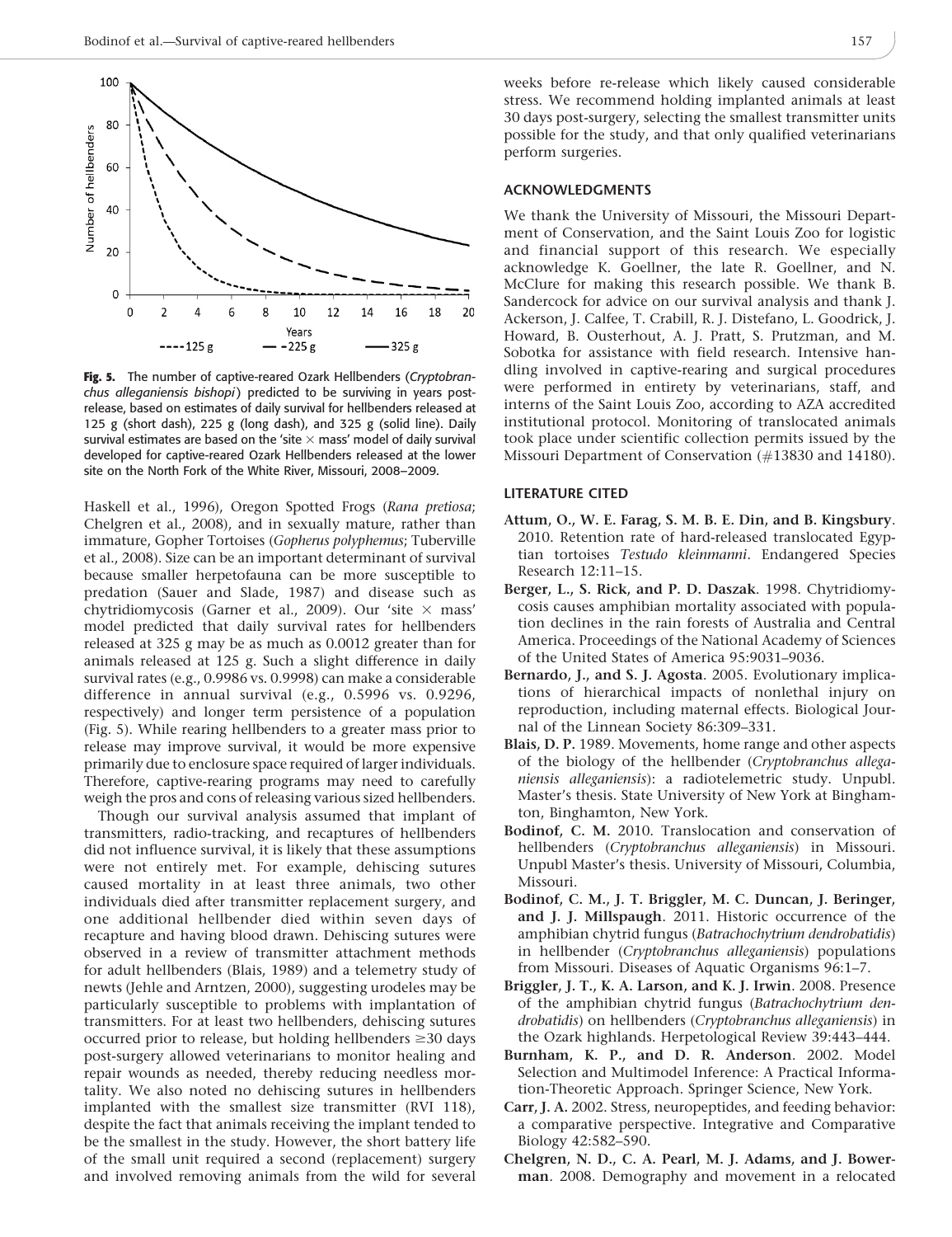population of Oregon spotted frogs (Rana pretiosa): influence of season and gender. Copeia 2008:742–751.

- Cooke, A. S., and R. S. Oldham. 1995. Establishment of populations of the common frog, Rana temporaria, and common toad, Bufo bufo, in a newly created reserve following translocation. Herpetological Journal 5:173–180.
- Deevey, E. S., Jr. 1947. Life tables for natural populations of animals. The Quarterly Review of Biology 22:283–314.
- Dodd, C. K., Jr., and R. A. Seigel. 1991. Relocation, repatriation and translocation of amphibians and reptiles: Are they conservation strategies that work? Herpetologica 47: 336–350.
- Esch, G. W., J. W. Gibbons, and J. E. Bourque. 1975. An analysis of the relationship between stress and parasitism. American Midland Naturalist 93:339–353.
- Federal Register. 2010a. Inclusion of the hellbender, including the eastern hellbender and the Ozark hellbender in Appendix III of the Convention on International Trade in Endangered Species of Wild Fauna and Flora (CITES). 75(173):54579–54585. In: V.75, No. 173.
- Federal Register. 2010b. Endangered and threatened wildlife and plants; proposed rule to list the Ozark hellbenders salamander as endangered, p. 54561–54579. In: V. 75, No. 173.
- Fellers, G. M., D. F. Bradford, D. Pratt, and L. L. Wood. 2007. Demise of repatriated populations of mountain yellow-legged frogs (Rana muscosa) in the Sierra Nevada of California. Herpetological Conservation and Biology 2:5–21.
- Foster, R. L., A. M. McMillan, and K. J. Roblee. 2009. Population status of hellbender salamanders (Cryptobranchus alleganiensis) in the Allegheny River drainage of New York state. Journal of Herpetology 43:579–588.
- Gall, B. G., and A. Mathis. 2010. Innate predator recognition and the problem of introduced trout. Ethology 116:47–58.
- Garner, T. W. J., S. Walker, J. Bosch, S. Leech, J. M. Rowcliffe, A. A. Cunningham, and M. C. Fisher. 2009. Life history tradeoffs influence mortality associated with the amphibian pathogen Batrachochytrium dendrobatidis. Oikos 118:783–791.
- Gascon, C., J. P. Collins, R. D. Moore, D. R. Church, J. E. McKay, and J. R. Mendelson, III. 2007. Amphibian Conservation Action Plan. IUCN/SSC Amphibian Specialist Group, Gland, Switzerland.
- Germano, J. M., and P. J. Bishop. 2009. Suitability of amphibians and reptiles for translocation. Conservation Biology 23:7–15.
- Haskell, A., T. E. Graham, C. R. Griffin, and J. B. Hestbeck. 1996. Size related survival of head started redbelly turtles (Pseudemys rubriventris) in Massachusetts. Journal of Herpetology 5:121–126.
- Huang, C. C., Y. Xu, J. T. Briggler, M. McKee, P. Nam, and Y. Huang. 2010. Heavy metals, hematology, plasma chemistry, and parasites in adult hellbenders (Cryptobranchus alleganiensis). Environmental Toxicology and Chemistry 29:1132–1137.
- Jehle, R., and J. W. Arntzen. 2000. Post-breeding migration of newts (Triturus cristatus and T. marmoratus) with contrasting ecological requirements. Journal of Zoology 251:297–306.
- King, R., C. Berg, and B. Hay. 2004. A repatriation study of the eastern massasauga (Sistrurus catenatus catenatus) in Wisconsin. Herpetologica 60:429–437.
- Mather, M. E., and R. A. Stein. 1993. Direct and indirect effects of fish predation on the replacement of a native crayfish by an invading congener. Canadian Journal of Fisheries and Aquatic Sciences 50:1279–1288.
- Matthews, K. R. 2003. Response of mountain yellow-legged frogs, Rana muscosa, to short distance translocation. Journal of Herpetology 37:621–626.
- Mayasich, J., D. Grandmaison, and C. Phillips. 2003. Eastern hellbender status assessment report. U.S. Fish and Wildlife Service, Ft. Snelling, Minnesota.
- Moser, W. E., D. J. Richardson, B. A. Wheeler, K. J. Irwin, B. A. Daniels, S. E. Trauth, and D. L. Klemm. 2008. Placobdella cryptobranchii (Rhynchobdellida: Glossiphoniidae) on Cryptobranchus alleganiensis bishopi (Ozark hellbender) in Arkansas and Missouri. Comparative Parasitology 75:98–101.
- Muths, E., T. L. Johnson, and P. S. Corn. 2001. Experimental repatriation of boreal toad (Bufo boreas) eggs, metamorphs, and adults in Rocky Mountain National Park. Southwestern Naturalist 46:106–113.
- Nickerson, M. A., and J. T. Briggler. 2007. Harvesting as a factor in population decline of a long-lived salamander; the Ozark hellbender, Cryptobranchus alleganiensis bishopi Grobman. Applied Herpetology 4:207–216.
- Nickerson, M. A., and C. E. Mays. 1973a. The Hellbenders: North American ''Giant Salamanders''. Milwaukee Public Museum Press, Milwaukee, Wisconsin.
- Nickerson, M. A., and C. E. Mays. 1973b. A study of the Ozark hellbender Cryptobranchus alleganiensis bishopi. Ecology 54:1163–1165.
- Peterson, C. L., D. E. Metter, B. T. Miller, R. F. Wilkinson, and M. S. Topping. 1988. Demography of the hellbender, Cryptobranchus alleganiensis, in the Ozarks. The American Midland Naturalist 119:291–303.
- Peterson, C. L., J. W. Reed, and R. F. Wilkinson. 1989. Seasonal food habits of Cryptobranchus alleganiensis (Caudata: Cryptobranchidae). The Southwestern Naturalist 34: 348–441.
- Peterson, C. L., R. F. Wilkinson, M. S. Topping, and D. E. Metter. 1983. Age and growth of the Ozark hellbender (Cryptobranchus alleganiensis bishopi). Copeia 1983:225–231.
- Reinert, H. K., and R. R. Rupert, Jr. 1999. Impacts of translocation on behavior and survival of timber rattlesnakes, Crotalus horridus. Journal of Herpetology 33:45–61.
- Rickard, A. 2006. Assessment of translocation of blanchard's cricket frogs (Acris crepitans blanchardi) in southeast Michigan. Endangered Species Update 23:3–12.
- Sauer, J. R., and N. A. Slade. 1987. Size-based demography of vertebrates. Annual Review of Ecology and Systematics 18:71–90.
- Semlitsch, R. D., and S. B. Reichling. 1989. Density-dependent injury in larval salamanders. Oecologia 81:100–103.
- Stamps, J. A., and R. R. Swaisgood. 2007. Someplace like home: experience, habitat selection and conservation biology. Applied Animal Behaviour Science 102:392–409.
- Stuart, S. N., J. S. Chanson, N. A. Cox, B. E. Young, A. S. L. Rodrigues, D. L. Fischman, and R. W. Waller. 2004. Status and trends of amphibian declines and extinctions worldwide. Science 306:1783–1786.
- Taber, C. A., R. F. Wilkinson, Jr., and M. S. Topping. 1975. Age and growth of hellbenders in the Niangua River, Missouri. Copeia 1975:633–639.
- Tiexiera, C. P., C. S. de Azevado, M. Mendl, C. F. Cipreste, and R. J. Young. 2007. Revisiting translocation and